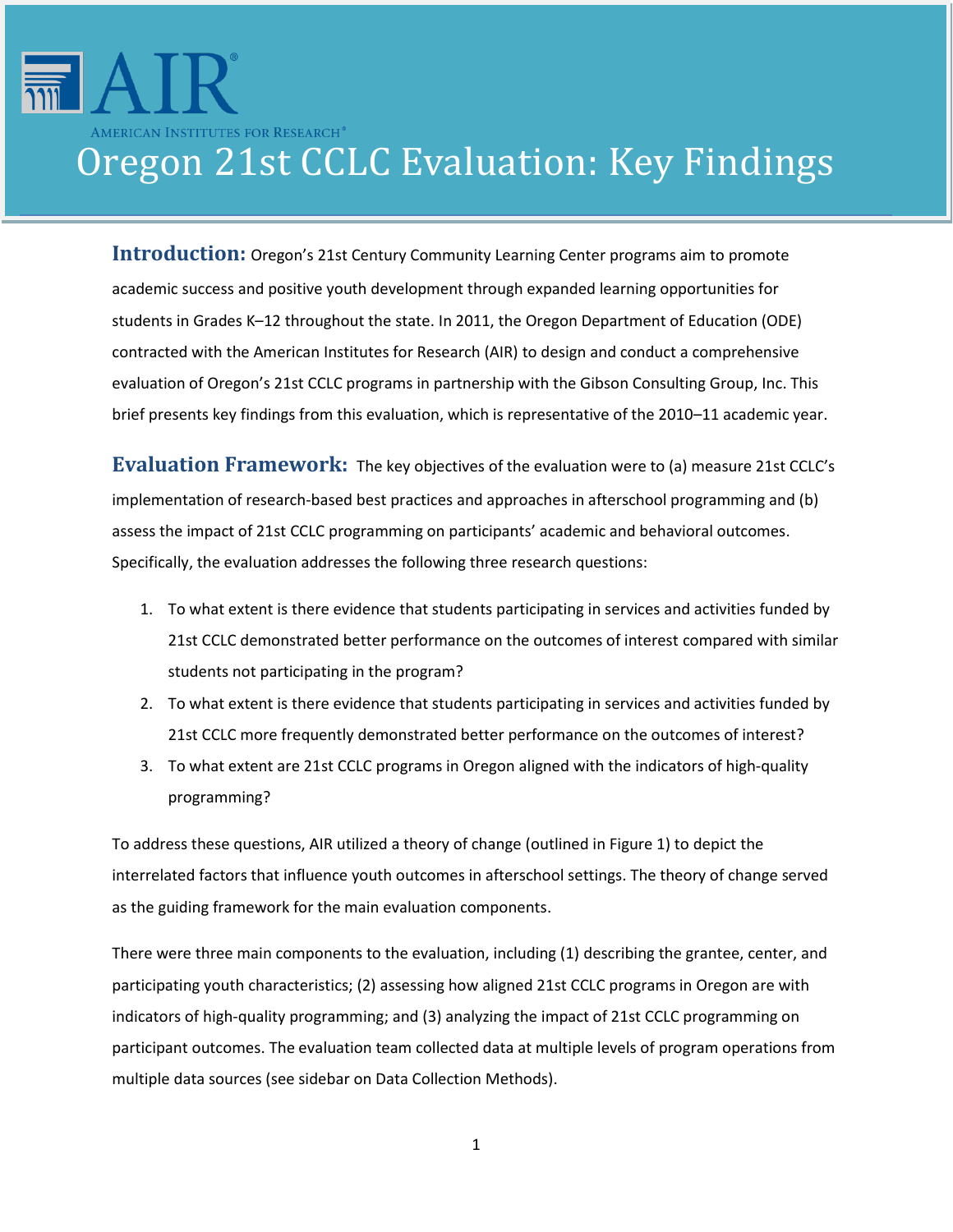

#### **Figure 1. Theory of Change**

### **Key Findings: Grantee, Center, and Youth Characteristics**

**Grantee Characteristics**: There are a total of 44 active Oregon 21st CCLC grantees, which are largely school based (82 percent) and located in public schools (98 percent). A majority of grantees are mature (not in the first or last year of funding).

**Center Characteristics**: There are a total of 128 active Oregon 21st CCLC centers, serving an average of 209 total students and 85 regular attendees (those who attend 30 days or more of programming in the academic year). A majority (48 percent) of Oregon centers serves elementary students only, however; the tendency for centers to exclusively serve elementary students has been declining.

Compared with national trends, Oregon centers were slightly more likely to employ a mix of school day teachers, other school staff, and college students. Oregon centers tended to most often offer programming after school, as opposed to before or during school. Oregon offered slightly less summer programming compared with national trends. Activities offered in centers were most likely to include enrichment, homework help, or recreational activities. Centers were more likely to report focusing on content areas of reading, mathematics, and arts/music. Nearly all centers reported offering activities that specifically targeted students performing below grade level.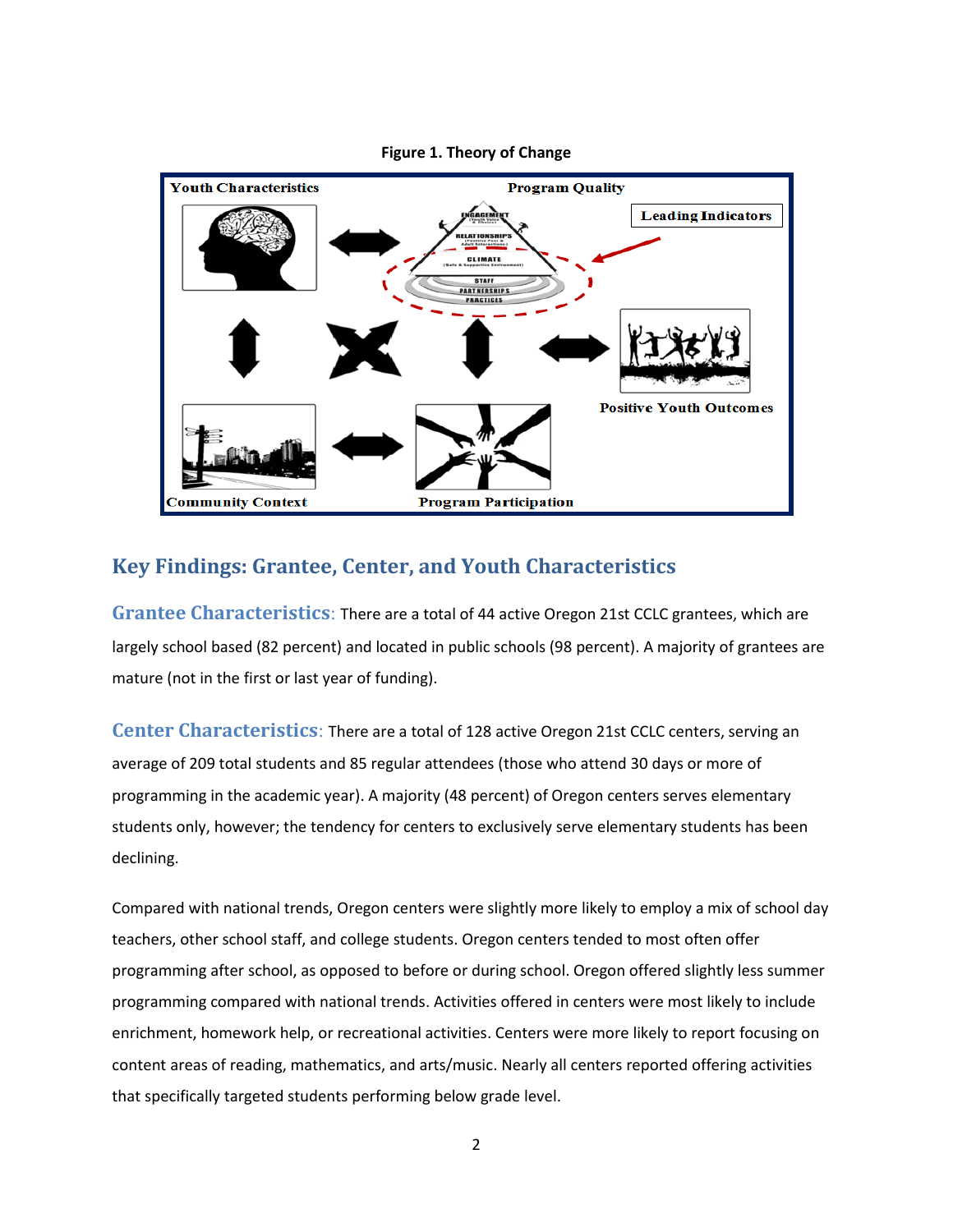**Youth Characteristics**: A total of 26,719 students attended 21st CCLC programming for at least one day during the 2010–11 academic year, with 41 percent classified as regular attendees (attending 30 or more days in 2010–11). The average annual attendance rate in 21st CCLC programming was 65 days, with a median of 57 days (for regular attendees). Regular attendees were mostly white (50 percent) or Hispanic (35 percent). Approximately 73 percent of regular attendees qualified for the federal Free or Reduced Price Lunch (FRPL) and 26 percent were classified as limited English proficient (LEP) in 2011. In 2010–11, between 12 and 13 percent of regular attendees were classified as special-needs status.

## **Key Findings: Alignment of 21st CCLC Programs in Oregon With Indicators of High- Quality Programming**

#### **Leading Indicators/Organizational Processes**: Site

coordinator surveys were distributed to centers to assess the degree to which centers aligned with indicators of high-quality organizational processes.

Centers were aligned with indicators of high-quality program communication and collaboration. High-quality indicators for program communication and collaboration are reflected by systematic, formal communication processes. Most programs were well aligned with indicators of collaborating with the school; centers offered structured times for homework assistance and aligning programming with the school day curriculum and standards. A majority of centers reported largely informal internal communication and collaboration, with formal communication and collaboration occurring a few times per year.

Most centers aligned with the quality indicators related monitoring staff performance. Staff performance monitoring was reported as informal in

## **Data Collection Methods**

The evaluation framework collects data at multiple levels of program operations from multiple data sources.

#### **Levels of Data:**

- Leading Indicators: Organizational processes that reflect research-based practices. The leading indicators were jointly developed by AIR, ODE, and an advisory committee.
- Point-of-Service Program **Quality**
- Center and Grantee Characteristics
- Participant Characteristics and **Outcomes**

#### **Data Sources:**

- Surveys to Assess Centers' Alignment With Leading **Indicators**
- Observational Measures of Program Quality
- Annual Performance Reports collected in the 21st CCLC Profile and Performance Information Collection System (PPICS), a Web-based data collection system
- State Assessment Scores and other Demographic Data for Participants and Nonparticipants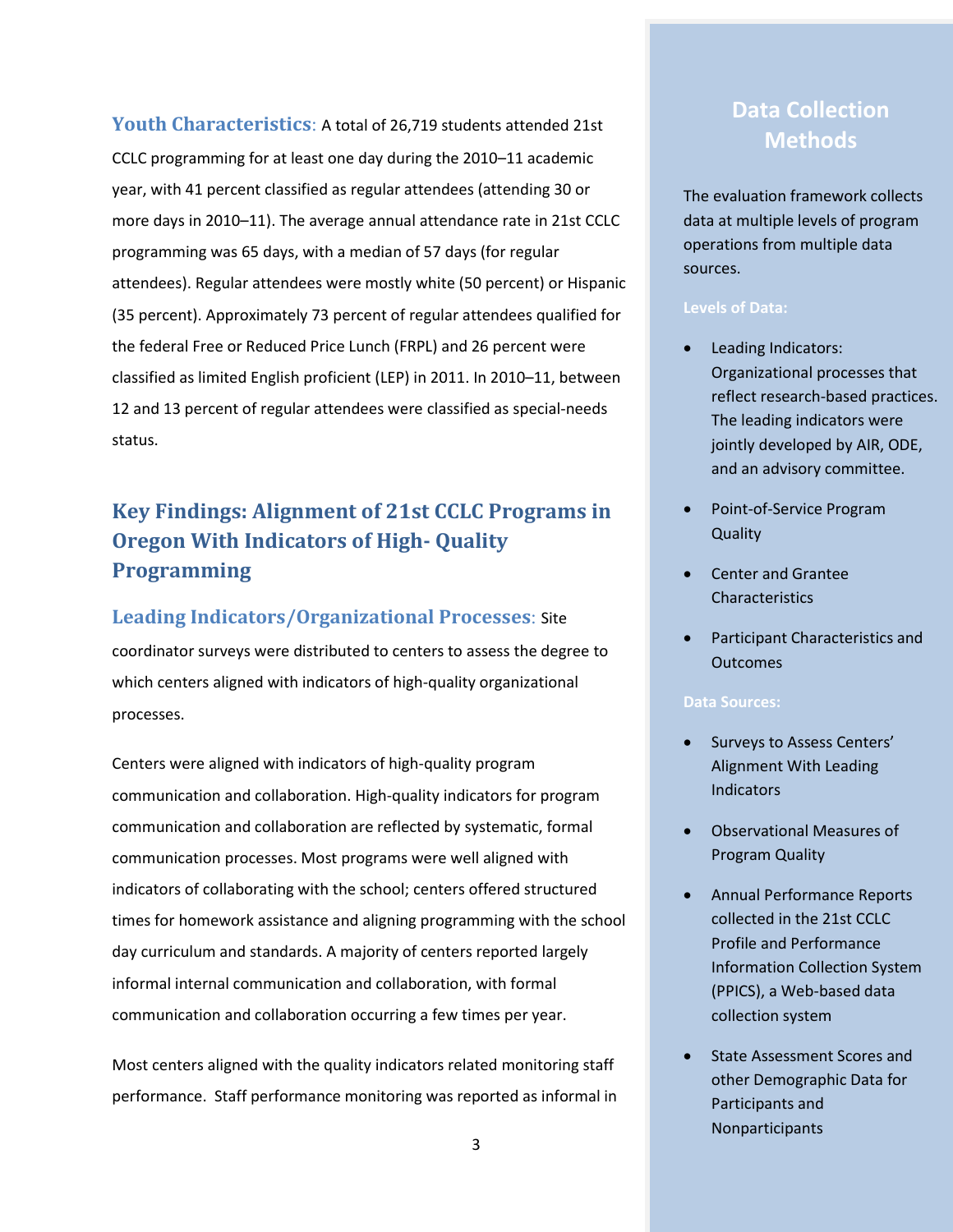nature, mostly through casual observations. More formal observations and methods of monitoring staff performance assure that staff are aware of and implement best practices for afterschool programming.

A majority of centers reported that they are developing staff capacity using a self-assessment process for program improvement efforts. However, there was a small portion of centers that did not align with this quality indicator; they reported never using a self-assessment process due to limited knowledge and/or time to implement it.

Centers were generally well aligned with the quality indicators related to intentional program offerings. Centers typically reported program objectives as supporting and improving the academic achievement of participants by offering targeted instructional time and tutoring for lower performing students. In addition, a majority of centers reported engaging in processes (e.g., action planning, logic models) to ensure that program strategies, activities, and content reflected program goals and expected outcomes. Centers also reported using student data to intentionally design program content and activities.

Last, centers were not typically well aligned with quality indicators of intentionality in family program offerings. Centers largely reported minimal communication with and involvement of parents or adult family members in program services; most interactions were limited to infrequent phone conversations.

**Point-of-Service Program Quality**: Observational measures at a small sample of 21st CCLC centers were used to assess point-of-service program quality.

Observations indicated that programs were well aligned with indicators of providing a supportive environment for participants. Observed program activities were typically characterized as well managed and positive in nature, with staff supporting participants through positive encouragement. However, sessions were less aligned with quality indicators of youth engagement—mainly associated with inconsistent staff use of strategies to encourage and maintain participant engagement.

Programs mostly demonstrated positive staff-participant interactions. In general, staff and participants engaged in middle- to-high-quality interactions that were characterized as positive in nature. However, staff sensitivity and participant sense of belonging was rated in the moderate range, with staff inconsistently demonstrating awareness of responsiveness to individual participant needs and/or problems. Observations were least aligned with items related to participant-led activities, with a portion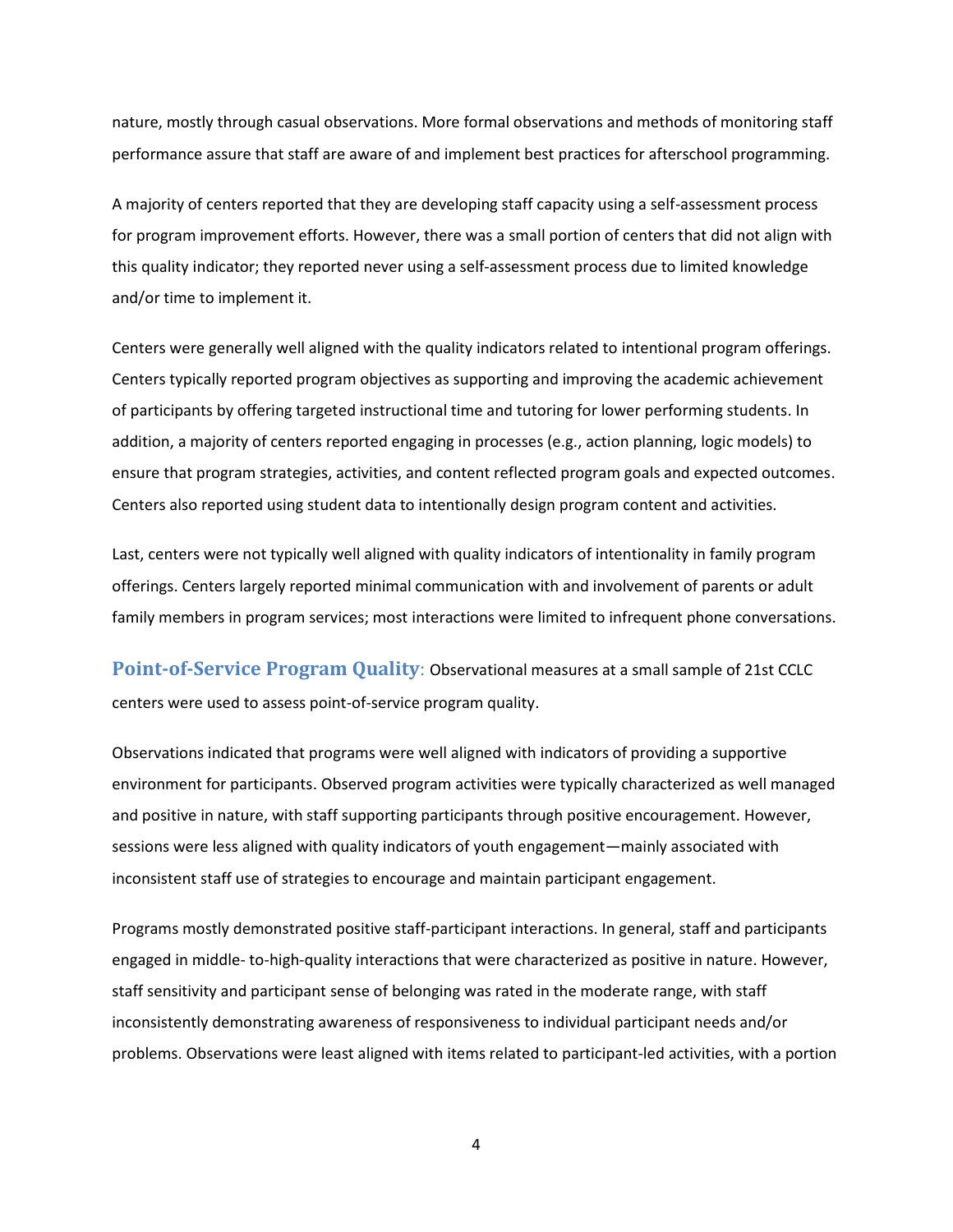of program sessions scoring in the low range on opportunities for participant-led activities and/or content.

The final domain of point-of-service program quality relates to high levels of participant engagement. Observations indicated that programs were somewhat aligned with this quality domain, with global ratings of participant engagement in the middle- to high-quality range.

## **Key Findings: Impact of 21st CCLC Programming on Participants' Academic and Behavioral Outcomes**

The AIR evaluation team conducted an impact analysis comparing a propensity-matched nonparticipant control group to regularly attending program participants to assess the impact of 21st CCLC programming on academic and behavioral outcomes.

**Academic Outcomes**: There was a significant positive impact of 30+ days of annual program participation on mathematics achievement, with participants attending 30+ days achieving an average of 0.567 points higher on state mathematics exams relative to nonparticipant comparison students. While this is a significant positive finding, the effect was very small. There was not a significant impact on regular attendees' reading achievement.

For 60+ day participants, there was a significant positive impact on Grade 9 mathematics scores, with participants scoring an average of 3.9 points higher than nonparticipant comparison students on state mathematics exams—a small effect size.

**Behavioral Outcomes**: For 21st CCLC participants attending programming for 60+ days, there was a statistically significant impact on the number of disciplinary incidents and number of disciplinary days. Participants attending 60+ days had a 5 percent decrease in disciplinary incidents; however, they also had a 6 percent increase in the number of disciplinary days relative to nonparticipant comparison students—a small effect. The discrepancy in these findings is not clear and should be explored in future work. When assessing the impact of 21st CCLC participation on behavioral outcomes within specific grades (Grades 4–12), the findings were largely mixed and inconclusive—with both small positive and small negative effects of 21st CCLC participation on particular grades. Again, the reason for the inconsistent findings is unclear and should be explored in future work.